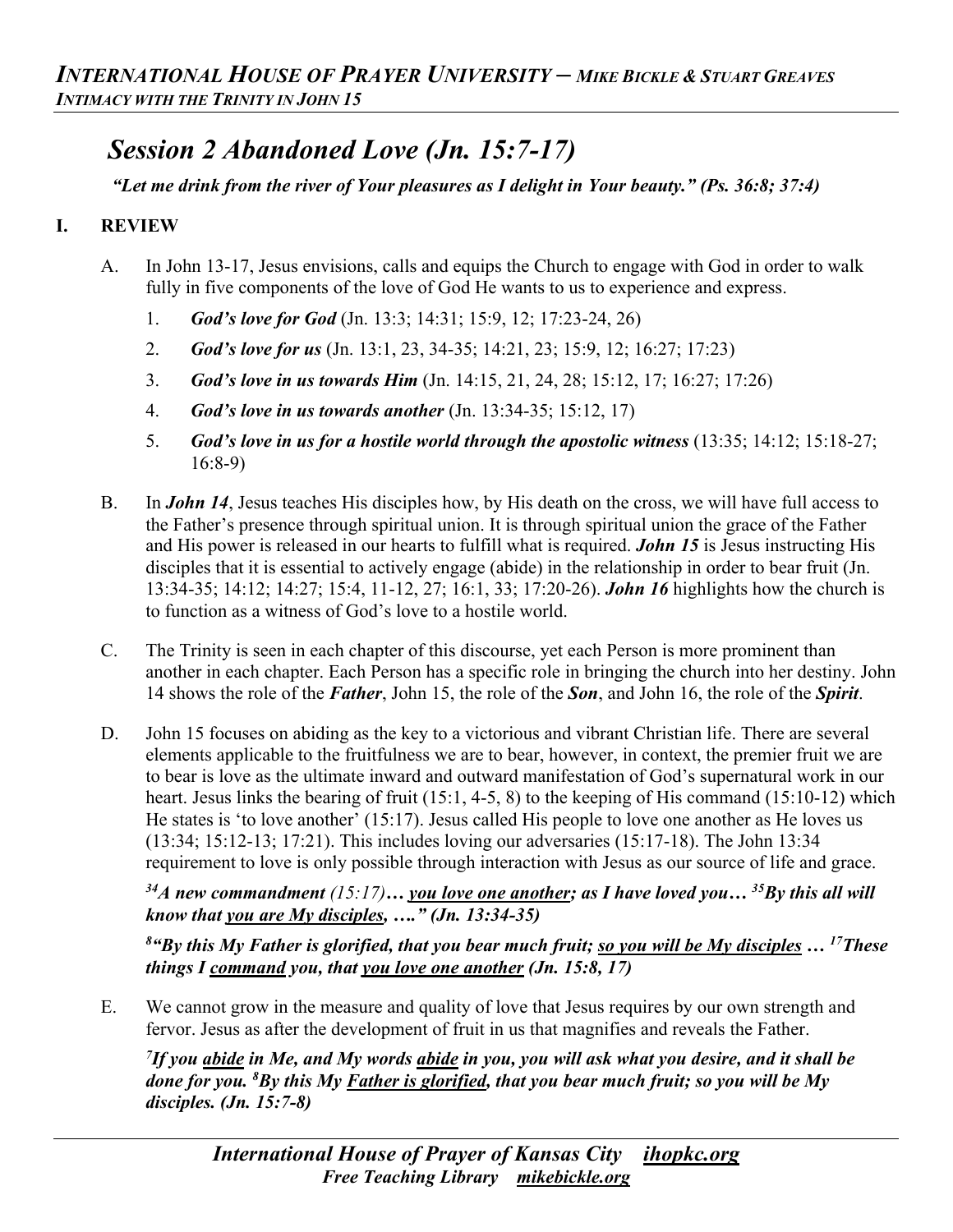*7 If you abide in Me, and My words abide in you, you will ask what you desire, and it shall be done for you. 8 By this My Father is glorified, that you bear much fruit; so you will be My disciples. (Jn. 15:7-8)*

## **II. ABIDING: YIELDING MORE FULLY TO HIM**

- A. In Jn. 13-17 each of the 5 chapters build on each other and each following chapter reinforces and expounds on the other. In Jn. 14, Jesus lays the foundation of our spiritual union with the Father. In Jn. 15 He instructs His disciples on how to actively engage and live (abide) in Him.
- B. One of the main themes of Jn. 13-17 is the reality of the Father's glory (Jn. 13:31, 32; 14:13; 15:8; 17:4, 10) revealed in and through His people. When talking about God's glory, it refers to the revealing of His attributes, administration and power. The fruit that Jesus calls us to bear is for that purpose, to bring those around us into a greater understanding of who the Father is.
- C. It is in the place of interacting with God through His word that we have the promise that God hears us. We can ask the Father anything we want and He will respond (15:7). However, Jn. 15:8 hints that if we are to ask for anything, we are to ask the Father to help us bear the fruit of love.
- D. Spiritually speaking, hunger begets hunger and the "rich get richer." As we remain active in engaging the Lord through simple dialogue and a spirit of obedience, the result is a greater desire to yield to Him more in loving obedience. We become His disciples all the more. We begin to ask the question, "How far will You let me go? How abandoned will You let me be?"

*8 By this My Father is glorified, that you bear much fruit; so (in order that) you will be My disciples (obedient love produces great desire to follow and obey Jesus). (Jn. 15:8)*

E. The fruit we are called to bear in the context of Jn. 15 is, firstly, forgiving love, but it is not limited to that. We are also called to bear the fruit of obedient love (Jn. 14:21, 23). Jesus wants love rooted in a spirit of obedience that further enhances the experience of love (Jn. 15:10).

#### *10If you keep My commandments, you will abide in My love, just as I have kept My Father's commandments and abide in His love. (Jn. 15:10)*

F. The fruit we bear also includes the impact of our ministry, calling others to walk in the same quality of obedient love that Jesus is seeking to produce in us. The quality of ministry is based on this gospel-metric that our preaching and service of others is to produce largeness of heart and obedient love in others. He will not asses the largeness of our following but gospel fruit.

*22"But now having been set free from sin, and having become slaves of God, you have your fruit to holiness, and the end, everlasting life." (Rom. 6:22)*

*14If anyone's work (fruit) which he has built on it endures, he will receive a reward. 15If anyone's work (fruit) is burned, he will suffer loss (Jn 15:6); but he himself will be saved, yet so as through fire. (1 Cor. 3:14-15)*

*13"… that I might have some fruit among you also, just as among the other Gentiles. (Rom. 1:13)*